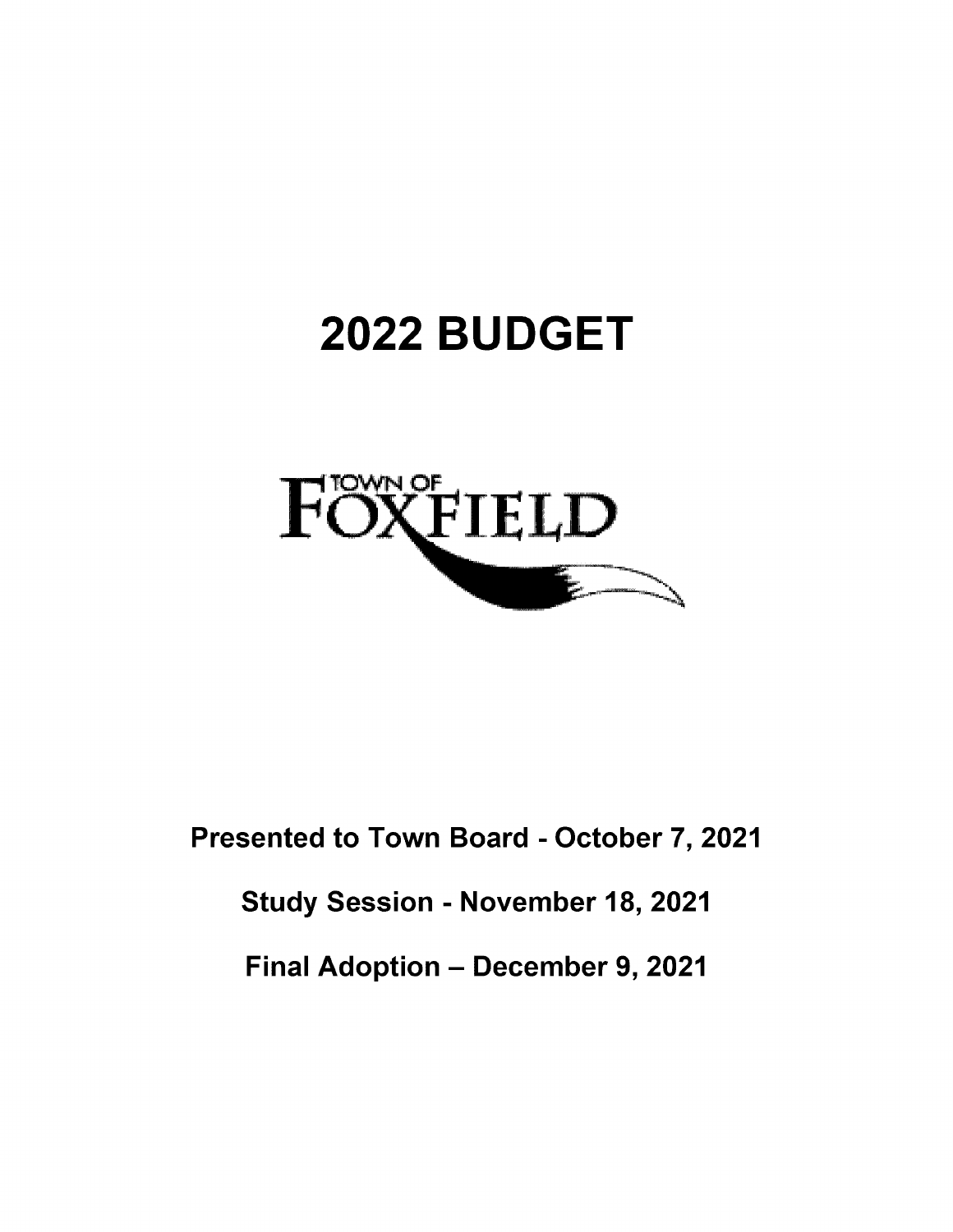# **Town of Foxfield 2022 Budget Narrative**

In accordance with the Local Government Budget Law of Colorado, staff is pleased to present the 2022 Annual Budget. Upon final approval by the Board of Trustees, this budget document will provide the legal authority to appropriate and expend funds for the 2022 budget year.

The budget provides guidance throughout the year for projects, programs and services provided by the Town. It also requires constant monitoring to ensure that fund balances are preserved.

It has been staff's intent to produce a budget that demonstrates accountability and fiscal conservatism in order to meet the needs of the community yet protect the assets of the Town. The modified accrual basis of accounting is used in preparing the budget.

The 2022 General Fund proposed budget has revenues of \$711,847 and expenditures in the amount of \$819,316 with an ending fund balance of \$850,908. The General Fund expenditures are budgeted at a decrease of approximately 12% from the 2021 adopted budget. The decrease is due mostly to the completion of the two gates resulting in a reduction of capital expenditures.

The Open Space Fund has \$4,000 in expenses for possible improvements and maintenance of the Foxfield Open Space. The ending fund balance is \$203,005. The Conservation Trust Fund has \$13,000 of expenses in 2022 for maintenance by Terracare and an ending fund balance of \$19,631.

The American Rescue Plan Fund has \$50,000 in expenses and an ending fund balance of \$130,901.

The Board received a draft of the proposed 2022 budget for review on October 7th, 2021. Study sessions were held on November 4th and November 18th, 2021, to discuss the budget and a public hearing took place on December 9<sup>th</sup>, 2022.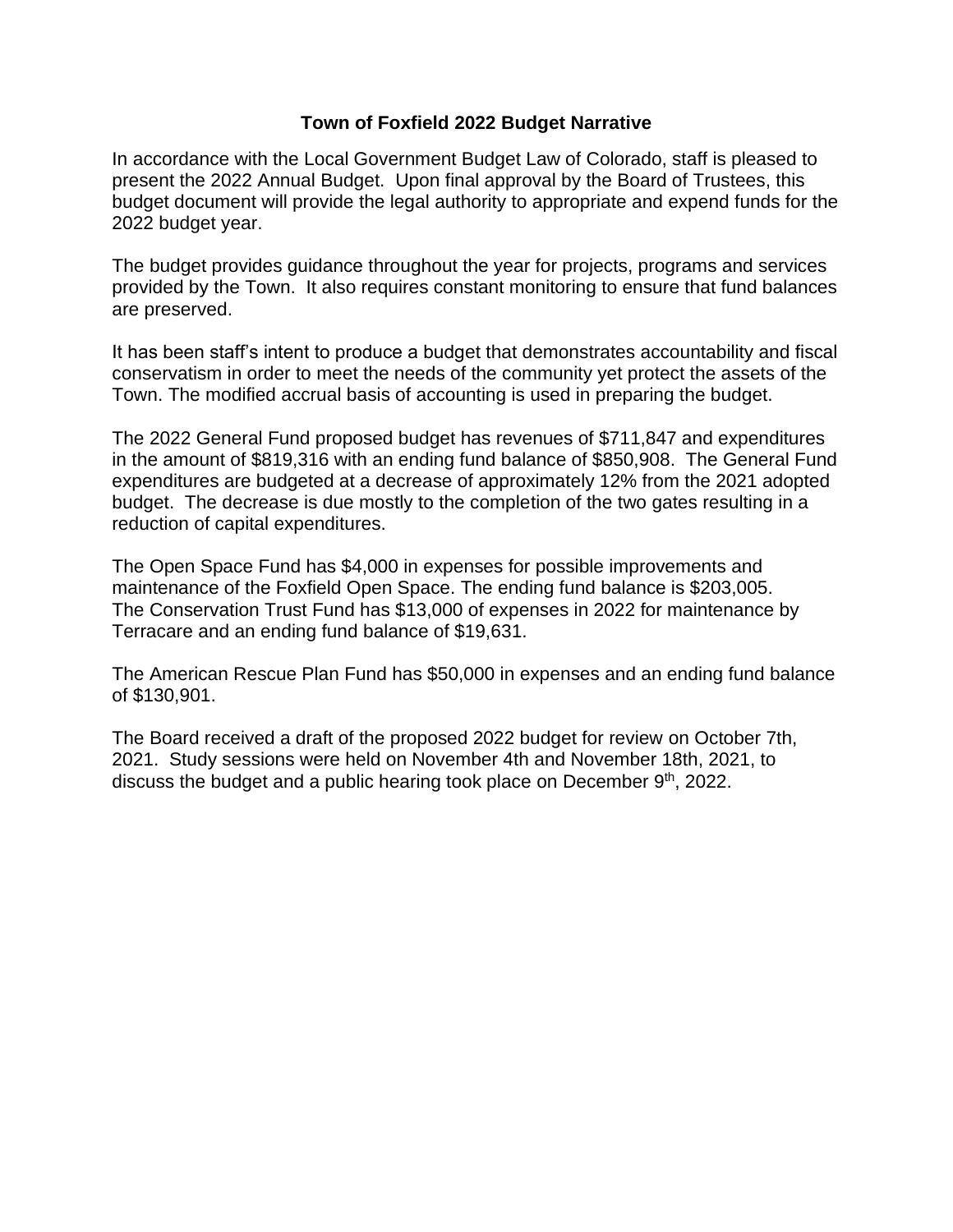

# CERTIFICATE OF AUTHENTICITY

**STATE OF COLORADO** ⟩  $\mathcal{E}$ TOWN OF FOXFIELD  $\lambda$ **COUNTY OF ARAPAHOE** )

SS: Division of Local Government

I, Miranda Gallivan, Town Clerk, in and for said Town of Foxfield, in the County of Arapahoe, in the State aforesaid, do hereby certify that the attached is a true and correct copy of the Town of Foxfield's 2022 Budget that was unanimously adopted at the Town of Foxfield's Regular Meeting which was held on December 9, 2021.

In witness whereof, I have hereunto set my hand and the seal of the Town of Foxfield, this 13th day of December, 2021.



A. Sallwar Miranda Gallivan

**Town Clerk**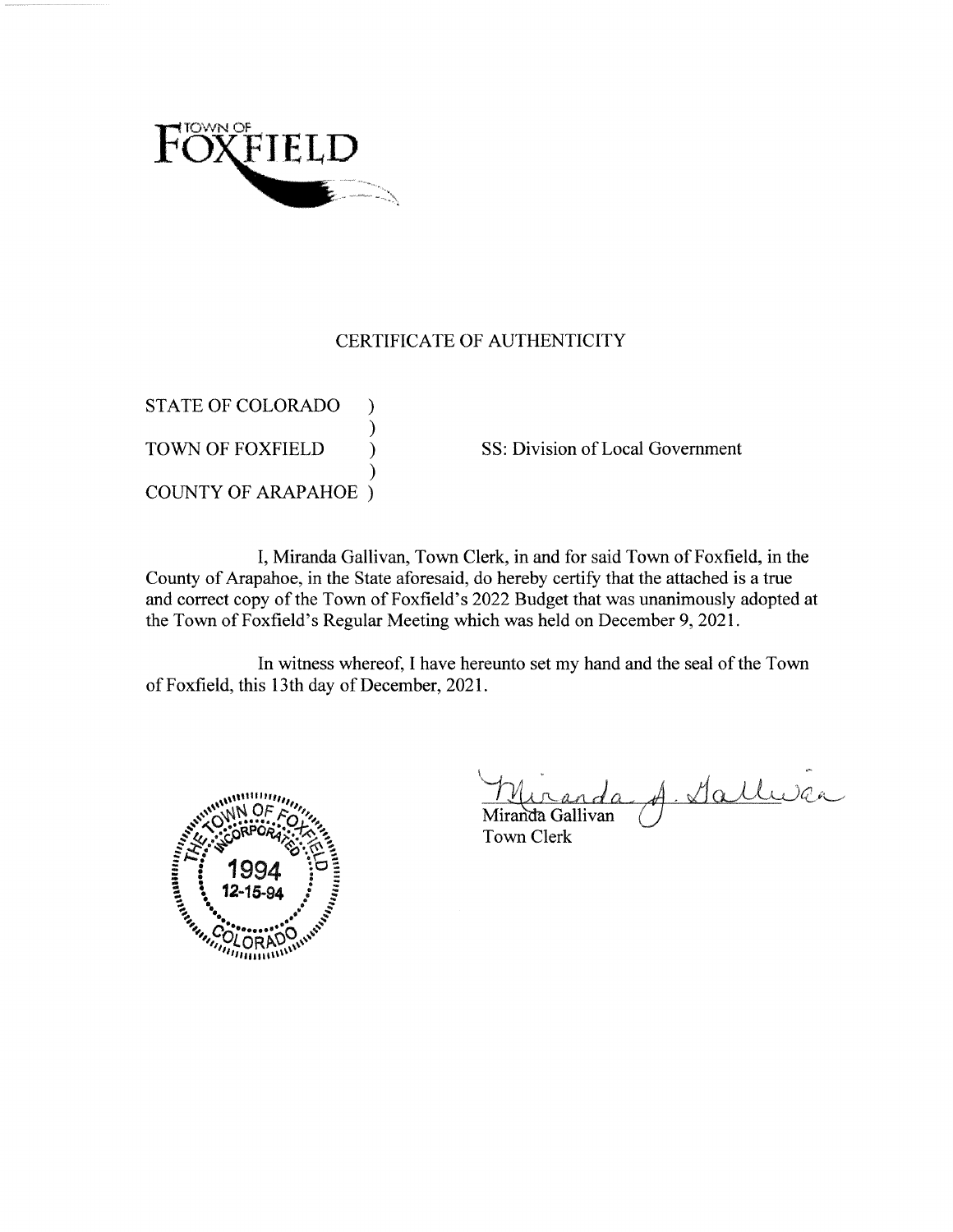

December 9, 2021

Mayor Jones and Members of the Town of Foxfield Board of Trustees:

In accordance with the Local Government Budget Law of Colorado, staff is pleased to present the 2022 Annual Budget. Upon final approval by the Board of Trustees, this budget document will provide the legal authority to appropriate and expend funds for the 2022 budget year.

The budget provides guidance throughout the year for projects, programs and services provided by the Town. It also requires constant monitoring to ensure that fund balances are preserved.

It has been staff's intent to produce a budget that demonstrates accountability and fiscal conservatism in order to meet the needs of the community yet protect the assets of the Town.

Therefore, it is with great appreciation for the continued leadership and support of the Mayor and the Board that staff presents this 2022 Annual Budget.

RandiGallivan KarenProctor Town Clerk/Treasurer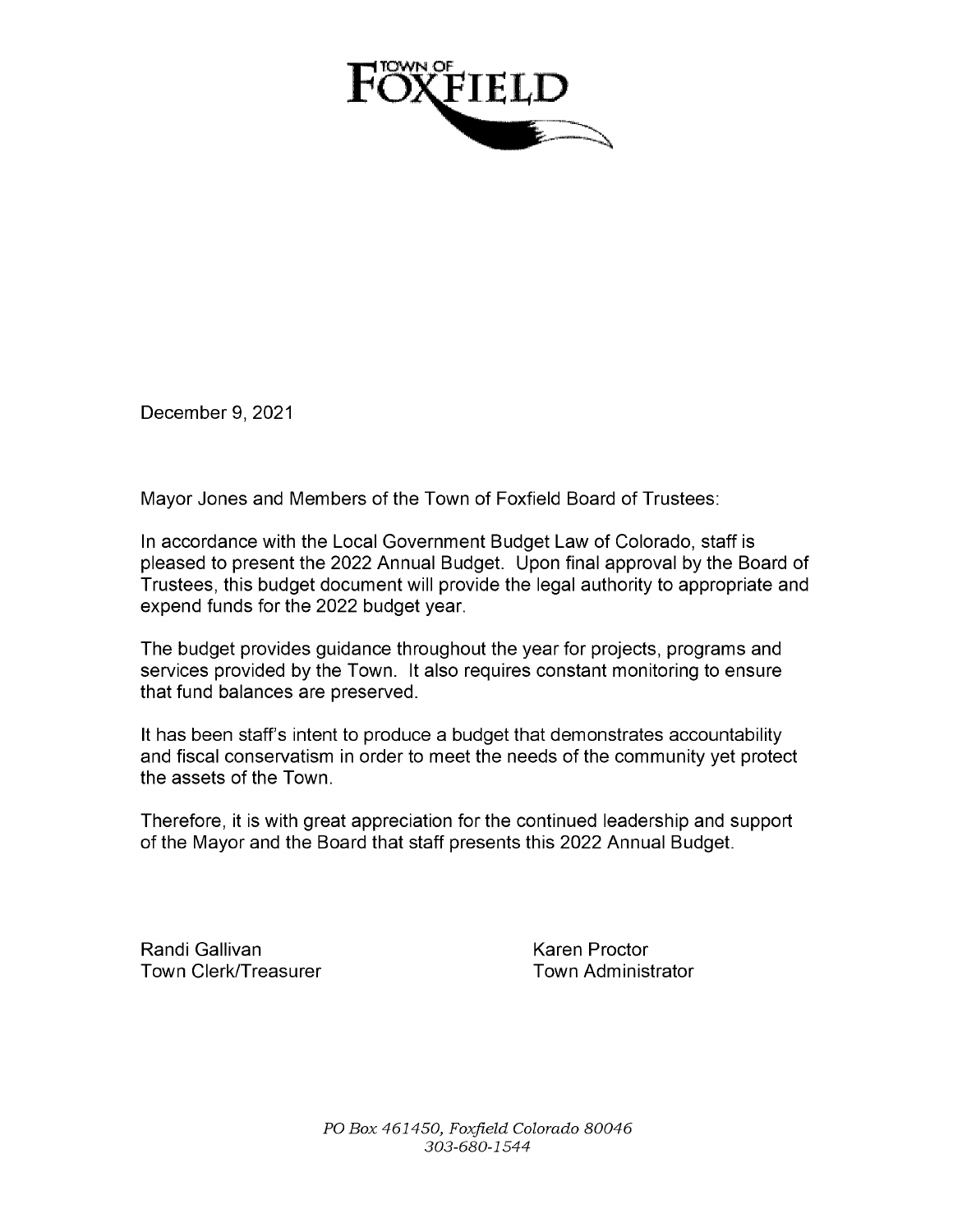## TOWN OF FOXFIELD 2022 Proposed Budget

|                                        |             |                | 2022 Proposed |
|----------------------------------------|-------------|----------------|---------------|
|                                        | 2020 Actual | 2021 Estimated | <b>Budget</b> |
| <b>GENERAL FUND</b>                    |             |                |               |
| <b>Beginning Fund Balance</b>          | 929,822     | 855,902        | 862,393       |
| <b>Revenues:</b>                       |             |                |               |
| <b>Taxes and Franchise Fees</b>        | 436,794     | 520,954        | 430,540       |
| <b>Licenses and Permits</b>            | 45,153      | 51,678         | 37,150        |
| Intergovernmental                      | 47,468      | 47,421         | 41,957        |
| <b>Charges for Services</b>            | 190         | 100            | 100           |
| Fines                                  | 2,090       | 500            | 500           |
| Miscellaneous                          | 9,241       | 8,700          | 1,600         |
| <b>Total Revenues</b>                  | 540,936     | 629,353        | 511,847       |
| <b>Total Revenues and Fund Balance</b> | 1,470,758   | 1,485,255      | 1,374,240     |
| <b>Expenditures:</b>                   |             |                |               |
| Administration                         | 185,977     | 190,032        | 216,801       |
| Elections                              | 676         | 0              | 700           |
| Judicial                               | 3,648       | 7,000          | 8,000         |
| <b>Public Safety</b>                   | 114,960     | 117,435        | 125,140       |
| <b>Public Works</b>                    | 144,916     | 181,938        | 166,675       |
| <b>ESTIP</b>                           | 0           | 0              | 0             |
| Capital                                | 164,679     | 126,457        | 2,000         |
| <b>Total Expenditures</b>              | 614,856     | 622,862        | 519,316       |
| <b>Ending Fund Balance</b>             | 855,902     | 862,393        | 854,924       |
| <b>ROAD MAINTENANCE FUND</b>           |             |                |               |
| <b>Beginning Fund Balance</b>          | 0           | 207,357        | 108,477       |
| Revenues                               | 207,357     | 215,000        | 200,000       |
| <b>Total Revenues and Fund Balance</b> | 207,357     | 422,357        | 308,477       |
| <b>Expenditures:</b>                   |             |                |               |
| Crack Seal/Chip Seal                   | 0           | 305,400        | 300,000       |
| <b>Other Road Maintenance</b>          | 0           | 8,480          | 0             |
| <b>Total Expenditures</b>              | $\pmb{0}$   | 313,880        | 300,000       |
| <b>Ending Fund Balance</b>             | 207,357     | 108,477        | 8,477         |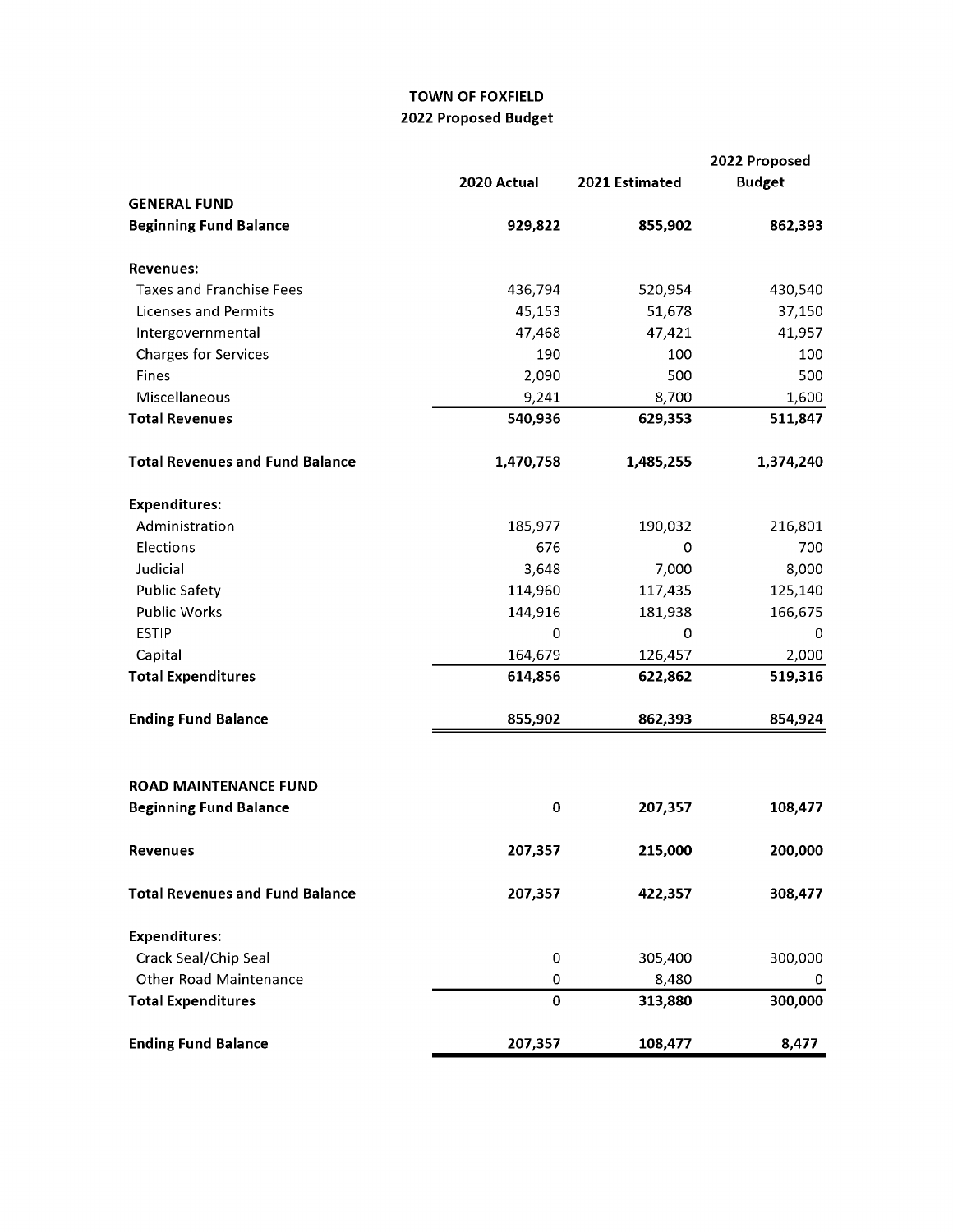| <b>OPEN SPACE FUND</b>                                            |                           |          |         |
|-------------------------------------------------------------------|---------------------------|----------|---------|
| <b>Beginning Fund Balance</b>                                     | 140,765                   | 163,767  | 186,905 |
| Revenues                                                          | 23,002                    | 23,139   | 20,100  |
| <b>Total Revenues and Fund Balance</b>                            | 163,767                   | 186,905  | 207,005 |
| <b>Expenditures:</b>                                              |                           |          |         |
| Maintenance                                                       | 0                         | 4,612    | 4,000   |
| Improvements                                                      | 0                         | 0        | 0       |
| Planning                                                          | 0                         | 0        | 0       |
| <b>Engineering and Design</b>                                     | 0                         | 0        | 0       |
| <b>Total Expenditures</b>                                         | $\bf{0}$                  | $\bf{0}$ | 4,000   |
| <b>Ending Fund Balance</b>                                        | 163,767                   | 186,905  | 203,005 |
| <b>CONSERVATION TRUST FUND</b>                                    |                           |          |         |
| <b>Beginning Fund Balance</b>                                     | 28,260                    | 29,986   | 24,801  |
| <b>Revenues</b>                                                   | 8,299                     | 7,815    | 7,830   |
| <b>Total Revenues and Fund Balance</b>                            | 36,558                    | 37,801   | 32,631  |
| <b>Expenditures:</b>                                              |                           |          |         |
| Improvements                                                      | 0                         | 0        | 0       |
| Legal                                                             | 0                         | 0        | 0       |
| Planning & Engineering                                            | 0                         | 0        | 0       |
| Maintenance                                                       | 6,572                     | 13,000   | 13,000  |
| <b>Total Expenditures</b>                                         | 6,572                     | 13,000   | 13,000  |
| <b>Ending Fund Balance</b>                                        | 29,986                    | 24,801   | 19,631  |
|                                                                   |                           |          |         |
| <b>AMERICAN RESCUE PLAN FUND</b><br><b>Beginning Fund Balance</b> | 0                         | 0        | 82,604  |
| Revenues                                                          | 0                         | 98,287   | 98,297  |
|                                                                   |                           |          |         |
| <b>Total Revenues and Fund Balance</b>                            | $\overline{\mathfrak{o}}$ | 98,287   | 180,901 |
| <b>Expenditures:</b><br>Negative Economic Impact                  | 0                         | 2,430    | 50,000  |
| Water, Sewer, Broadband Infastructure                             | 0                         | 13,253   | 0       |
| <b>Total Expenditures</b>                                         | 0                         | 15,683   | 50,000  |
| <b>Ending Fund Balance</b>                                        | $\bf{0}$                  | 82,604   | 130,901 |
|                                                                   |                           |          |         |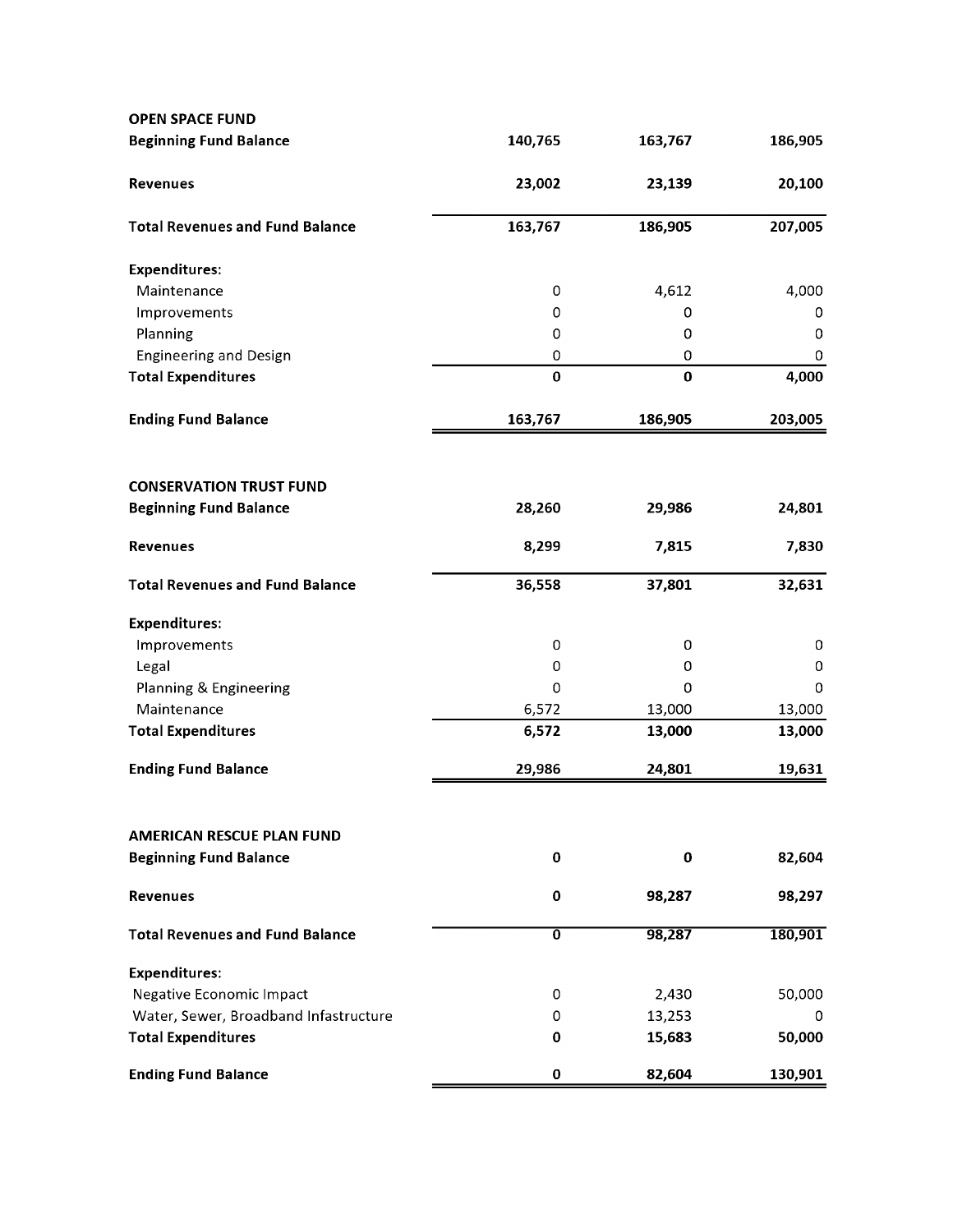|                                 |                                      |             | 2022 PROPOSED BUDGET |             |               |                                |                                                                                                                                                                                                      |
|---------------------------------|--------------------------------------|-------------|----------------------|-------------|---------------|--------------------------------|------------------------------------------------------------------------------------------------------------------------------------------------------------------------------------------------------|
|                                 |                                      |             |                      |             |               |                                |                                                                                                                                                                                                      |
| <b>Account</b>                  | <b>Account Title</b>                 | 2019 Actual | 2020 Actual          | 2021 Budget | 2021 Estimate | 2022 Proposed<br><b>Budget</b> | <b>Description</b>                                                                                                                                                                                   |
|                                 |                                      |             |                      |             |               |                                |                                                                                                                                                                                                      |
| <b>GENERAL FUND</b>             |                                      |             |                      |             |               |                                |                                                                                                                                                                                                      |
| <b>Taxes and Franchise Fees</b> |                                      |             |                      |             |               |                                |                                                                                                                                                                                                      |
|                                 | Assessed Value                       | 20,495,097  | 22,601,884           | 22,737,996  | 22,737,996    | 24,014,414                     |                                                                                                                                                                                                      |
|                                 | Mill Levy                            |             | 4.982                | 4.982       | 4.982         | 4.982                          |                                                                                                                                                                                                      |
| 10-31-111                       | <b>Current Property Tax</b>          | 100,682     | 112,575              | 113,281     | 113,281       |                                | 119,640 Provided by the county                                                                                                                                                                       |
| 10-31-121                       | Specific Ownership Tax               | 7,939       | 7,980                | 7,000       | 7,000         |                                | County collected. Basically property tax<br>on type of vehicle. Year and taxable<br>value determine these fees. Taxable<br>value is determined by taking 85% of<br>7,000 the suggested retail price. |
| 10-31-161                       | Xcel Franchise Fee                   | 8,441       | 6,777                | 6,750       | 7,646         | 7,000                          |                                                                                                                                                                                                      |
| $10-31-162$                     | <b>IREA Franchise Fee</b>            | 22,321      | 21,806               | 22,000      | 22,000        | 22,000                         |                                                                                                                                                                                                      |
| $\sqrt{10-31-163}$              | <b>Cable Television Fees</b>         | 5,114       | 4,882                | 4,800       | 4,800         | 4,800                          | Comcast                                                                                                                                                                                              |
| 10-31-191                       | <b>Current Property Tax Interest</b> | 73          | 214                  | 100         | 128           |                                | 100 Interest on property tax                                                                                                                                                                         |
| 10-31-192                       | Delinquent Property Tax              | (1, 170)    | 1,329                | 0           | 2,074         |                                | Property Taxes due or refunded from<br>0 previous years                                                                                                                                              |
| 10-31-193                       | Delinquent Property Tax Interest     | (165)       | 551                  | 0           | 510           |                                | Property Tax interest due or refunded<br>0 from previous years                                                                                                                                       |
| 10-31-311                       | Sales Tax                            | 338,428     | 262,046              | 400,000     | 325,000       |                                | 3.75% on purchases made in the town<br>250,000 or delivered into the town.                                                                                                                           |
|                                 |                                      |             |                      |             |               |                                | Three percent (3%) imposed only for<br>the privilege of storing, using or<br>consuming within the Town any<br>construction and building materials                                                    |
| 10-31-312                       | Use Tax                              | 45,090      | 18,634               | 13,500      | 38,515        |                                | 20,000 greater than \$20,000.                                                                                                                                                                        |
|                                 |                                      | 526,754     | 436,794              | 567,431     | 520,954       | 430,540                        |                                                                                                                                                                                                      |
| <b>Licenses and Permits</b>     |                                      |             |                      |             |               |                                |                                                                                                                                                                                                      |
| 10-32-211                       | Liquor Licenses                      | 398         | 298                  | 298         | 895           |                                | 300 2 licenses + special events                                                                                                                                                                      |
| 10-32-215                       | <b>Business Licenses</b>             | 385         | 280                  | 385         | 278           |                                | 350 \$35 annual fee per business                                                                                                                                                                     |
| $\sqrt{10-32-218}$              | Sign Permits                         | ∩           | $\Omega$             | $\mathbf 0$ | $\pmb{0}$     |                                | 0   FVC and OLOL                                                                                                                                                                                     |
| 10-32-219                       | Communique Ads                       | 500         | 290                  | 350         | $\mathbf{0}$  | 200                            |                                                                                                                                                                                                      |
| 10-32-221                       | <b>Building Permits</b>              | 49,499      | 36,679               | 25,000      | 47,952        | 35,000                         |                                                                                                                                                                                                      |
| 10-32-222                       | Street Cut Permits/ROW               | 300         | 450                  | 300         | 1,636         | 300                            |                                                                                                                                                                                                      |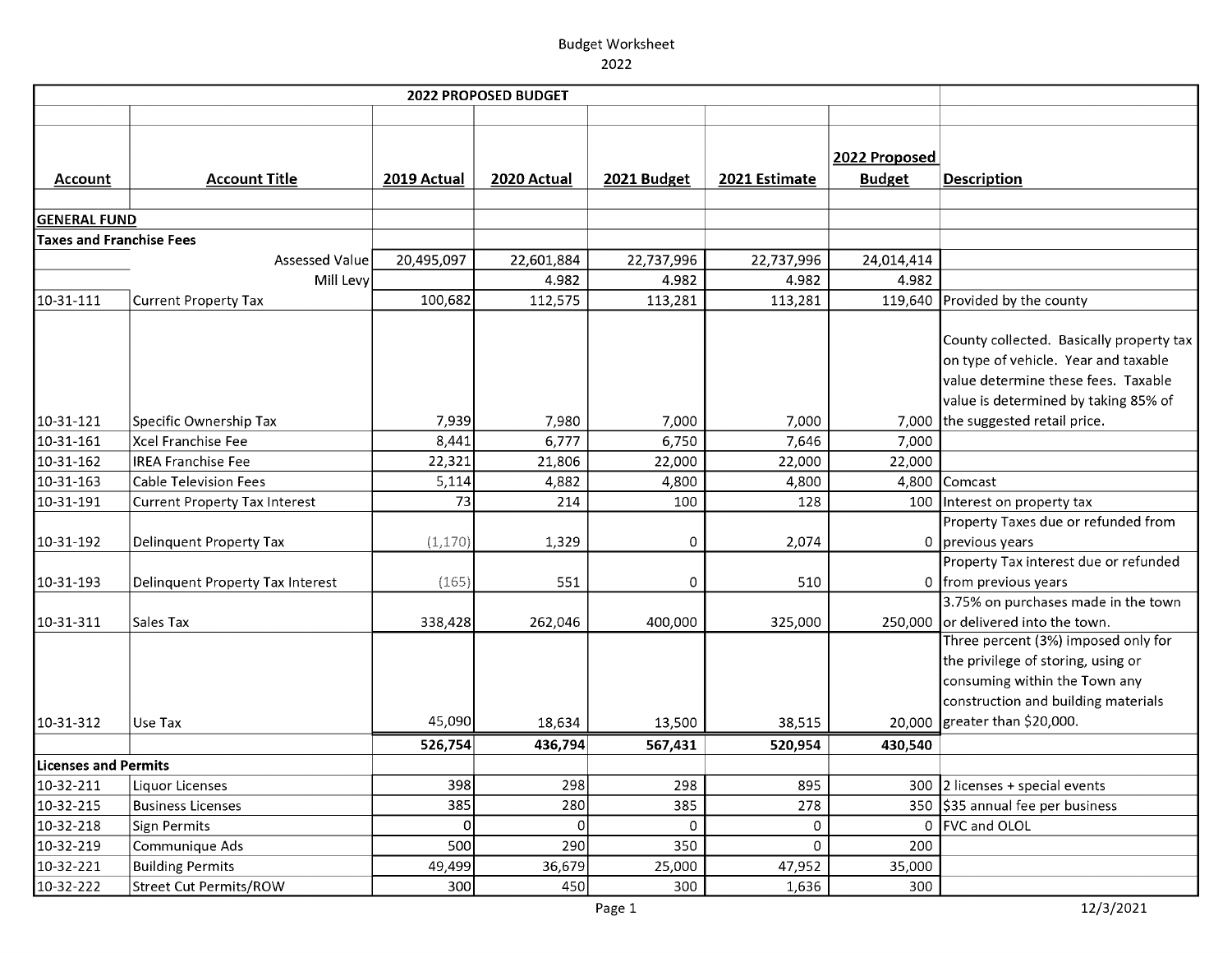Budget

| <b>Account</b>              | <b>Account Title</b>            | 2019 Actual | 2020 Actual  | 2021 Budget | 2021 Estimate | 2022 Proposed<br><b>Budget</b> | Description                              |
|-----------------------------|---------------------------------|-------------|--------------|-------------|---------------|--------------------------------|------------------------------------------|
| 10-32-223                   | <b>Grading Permits</b>          | 150         | <sub>0</sub> | 150         | 0             | 150                            |                                          |
| 10-32-224                   | Zoning Review                   | 1,914       | 2,668        | 1,500       | 50            | 100                            | Costs billed through building permit     |
| 10-32-225                   | <b>Engineering Review</b>       | 807         | 3,488        | 500         | 618           | 500                            | Costs billed through building permit     |
| 10-32-226                   | <b>Driveway Permits</b>         | 250         | 1,000        | 250         | 250           | 250                            |                                          |
|                             |                                 | 54,203      | 45,153       | 28,733      | 51,678        | 37,150                         |                                          |
|                             |                                 |             |              |             |               |                                |                                          |
| Intergovernmental           |                                 |             |              |             |               |                                |                                          |
| 10-33-321                   | Motor Vehicle Registration Fees | 4,224       | 3,782        | 3,500       | 3,500         | 3,500                          | County collected                         |
| 10-33-342                   | Cigarette Tax                   | 1,222       | 1,576        | 1,000       | 1,225         | 1,200                          | State derived                            |
| 10-33-350                   | Severance Tax                   | ∩           | 399          | 400         | 400           | 400                            |                                          |
|                             |                                 |             |              |             |               |                                | Based on the # of vehicles and street    |
|                             |                                 |             |              |             |               |                                | miles in each community relative to the  |
|                             |                                 |             |              |             |               |                                | same statistics in other municipalities  |
|                             |                                 |             |              |             |               |                                | and the CO Dept of Transporation         |
| 10-33-352                   | Highway User Tax                | 52,434      | 36,142       | 35,772      | 35,772        | 30,000                         | revenue estimates.                       |
| 10-33-360                   | Mineral Lease                   |             | 133          | 133         | 157           | 133                            |                                          |
|                             |                                 |             |              |             |               |                                | Shareback from Arapahoe County (.560     |
| 10-33-371                   | County Road/Bridge Levy         | 5,691       | 5,436        | 6,367       | 6,367         |                                | 6,724  x Assessed Value X 50%)           |
|                             |                                 | 63,572      | 47,468       | 47,172      | 47,421        | 41,957                         |                                          |
| <b>Charges for Services</b> |                                 |             |              |             |               |                                |                                          |
| 10-35-510                   | <b>Traffic Court Revenues</b>   | 6,310       | 2,090        | 2,500       | 500           | 500                            |                                          |
| 10-35-540                   | Chargeback Administration Fee   | 684         | 190          | 500         | 100           | 100                            | SafeBuilt & SEH                          |
|                             |                                 | 6,994       | 2,280        | 3,000       | 600           | 600                            |                                          |
| <b>Miscellaneous</b>        |                                 |             |              |             |               |                                |                                          |
| 10-36-611                   | <b>Interest Earnings</b>        | 17,972      | 6,686        | 1,541       | 485           | 600                            | estimated <1%                            |
|                             |                                 |             |              |             |               |                                | Pinnacol dividend, IREA cap credit, gate |
| 10-36-680                   | Miscellaneous/Other Income      | 2,223       | 2,555        | 500         | 8,215         | 1,000                          | tags                                     |
| 10-36-682                   | <b>SIPA Grant</b>               | 4,250       | 0l           | $\mathbf 0$ | 0             | 0                              |                                          |
| 10-36-690                   | Transfer In                     |             | $\Omega$     | $\mathbf 0$ | 0             | $\mathbf 0$                    |                                          |
|                             |                                 | 24,444      | 9,241        | 2,041       | 8,700         | 1,600                          |                                          |
|                             | <b>TOTAL REVENUES</b>           | 675,966     | 540,936      | 648,377     | 629,353       | 511,847                        |                                          |
|                             |                                 |             |              |             |               |                                |                                          |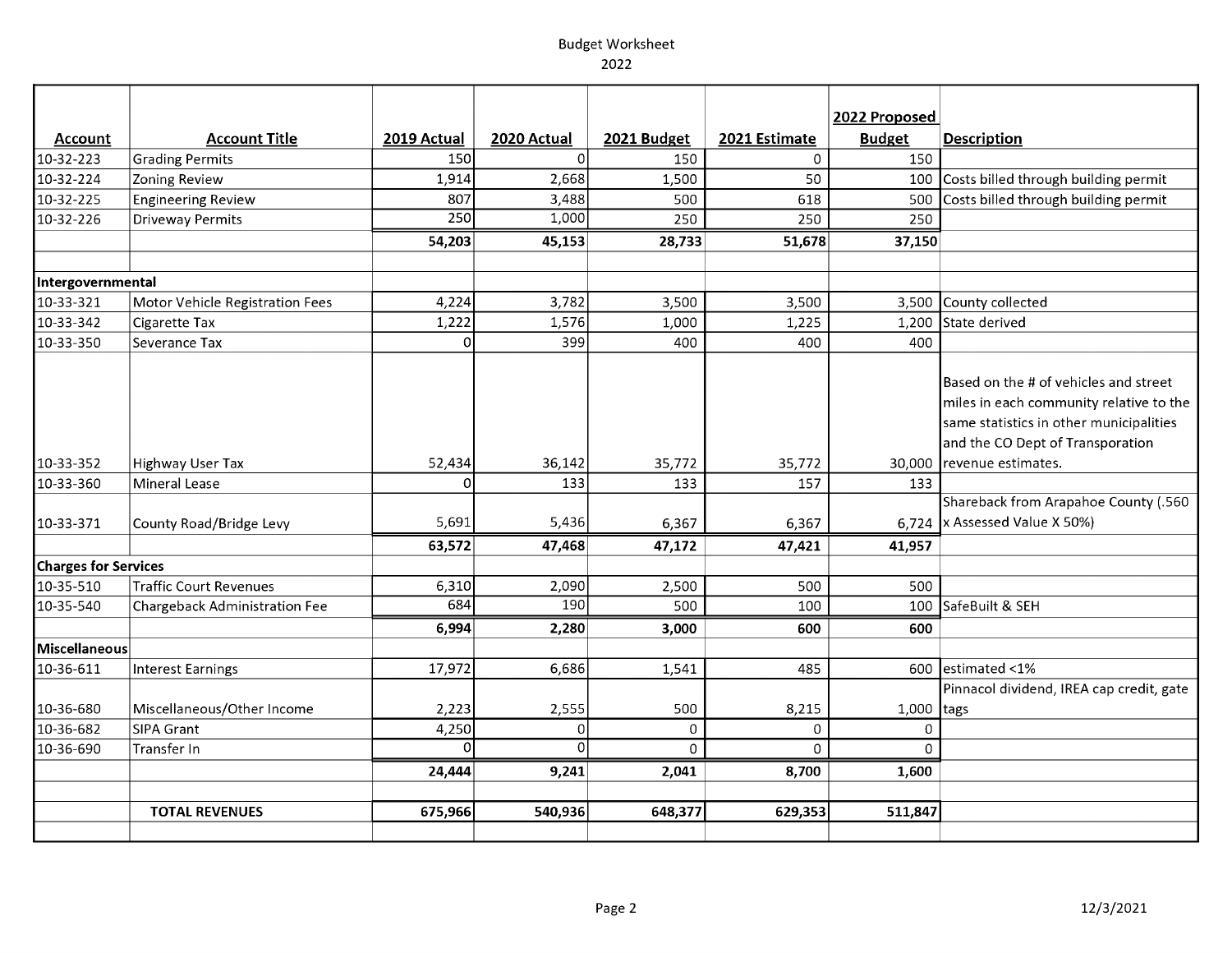|                  |                               |                 |             |              |               | 2022 Proposed |                                          |
|------------------|-------------------------------|-----------------|-------------|--------------|---------------|---------------|------------------------------------------|
| <b>Account</b>   | <b>Account Title</b>          | 2019 Actual     | 2020 Actual | 2021 Budget  | 2021 Estimate | <b>Budget</b> | <b>Description</b>                       |
| Administration   |                               |                 |             |              |               |               |                                          |
| 10-41-110        | Personnel Expenses            | 127,008         | 130,262     | 134,246      | 132,251       |               | 138,273 3% salary increases              |
| 10-41-116        | Payroll Taxes (7.65%)         | 9,716           | 9,965       | 10,270       | 10,117        | 10,578        |                                          |
| 10-41-118        | Workers Compensation Ins.     | 715             | 724         | 750          | 781           |               | 800 Pinnacol                             |
| 10-41-120        | Supplies/Materials            | 461             | 470         | 500          | 400           | 700           |                                          |
| 10-41-130        | Postage/Bulk Mail Charges     | 330             | 336         | 400          | 495           |               | 450 PO Box Rental                        |
| 10-41-140        | Printing                      | $\mathbf 0$     | Ω           | 50           | 50            | 50            |                                          |
| 10-41-141        | Newsletter                    | $\overline{35}$ | $\Omega$    | 50           | 50            |               | 50 Hard copies of newsletter             |
| 10-41-143        | Municipal Code Supplements    | 211             | 646         | 1,500        | 500           |               | 1,500 New ordinances                     |
| 10-41-145        | <b>Legal Notices</b>          | 266             | 255         | 250          | 296           | 250           |                                          |
| 10-41-148        | <b>Recording Fees</b>         | 26              | $\Omega$    | 50           | 50            | 50            |                                          |
| 10-41-151        | Audit                         | 7,000           | 7,000       | 7,000        | 7,000         | 7,000         | John Cutler and Associates               |
| 10-41-152        | Legal                         | 16,345          | 20,651      | 25,000       | 15,000        |               | 15,000 HPWC. Pending lawsuit.            |
| 10-41-160        | <b>County Treasurer Fees</b>  | 1,042           | 1,153       | 1,133        | 1,200         |               | 1,196 1% of current property tax revenue |
| 10-41-170        | Communications/IT             | 11,861          | 2,689       | 2,800        | 2,500         |               | 2,800 Caselle, Carbonite, Laserfiche     |
| 10-41-171        | Telephone/Internet            | 1,518           | 1,582       | 1,600        | 1,600         |               | 1,500 Clerk's office                     |
| 10-41-172        | E-mail Server                 | 498             | 505         | 500          | 500           | 500           |                                          |
| 10-41-173        | Web Site Dev/Mgmt             | 4,412           |             | $\Omega$     | $\Omega$      |               | 0 No cost with new website               |
|                  |                               |                 |             |              |               |               | CIRSA Property/Casualty and volunteer    |
| 10-41-180        | Insurance                     | 4,500           | 4,995       | 5,957        | 6,987         |               | 7,080 medical                            |
|                  |                               |                 |             |              |               |               | DRCOG, CGFOA, CMCA, CML, IIMC,           |
| 10-41-182        | Membership/Dues/Training      | 2,832           | 1,889       | 3,000        | 2,500         |               | 4,000 Conferences and training           |
| 10-41-190        | Miscellaneous Expense         | 99              | 2,831       | 150          | 7,730         |               | 25,000 Master Plan and Code book update  |
| 10-41-192        | <b>Bank Service Charges</b>   | $\overline{24}$ | 24          | 24           | 24            | 24            |                                          |
|                  | <b>Total Administration</b>   | 188,900         | 185,977     | 195,230      | 190,032       | 216,801       |                                          |
|                  |                               |                 |             |              |               |               |                                          |
| <b>Elections</b> |                               |                 |             |              |               |               |                                          |
| 10-42-121        | Elections - Judges            | $\mathbf 0$     | 300         | 0            | $\mathbf 0$   | 300           |                                          |
| 10-42-131        | <b>Election Expenses</b>      | $\mathbf 0$     | 376         | 0            | 0             | 400           |                                          |
|                  |                               | $\mathbf{0}$    | 676         | $\mathbf{0}$ | $\mathbf{0}$  | 700           |                                          |
| Judicial         |                               |                 |             |              |               |               |                                          |
| 10-44-211        | Judge                         | 3,000           | 3,000       | 3,000        | 3,000         |               | 3,000 \$250/month                        |
| 10-44-220        | <b>Court Related Expenses</b> | 5,864           | 648         | 6,000        | 4,000         |               | 5,000 Approximately \$1250/qrt           |
|                  |                               | 8.864           | 3,648       | 9,000        | 7,000         | 8.000         |                                          |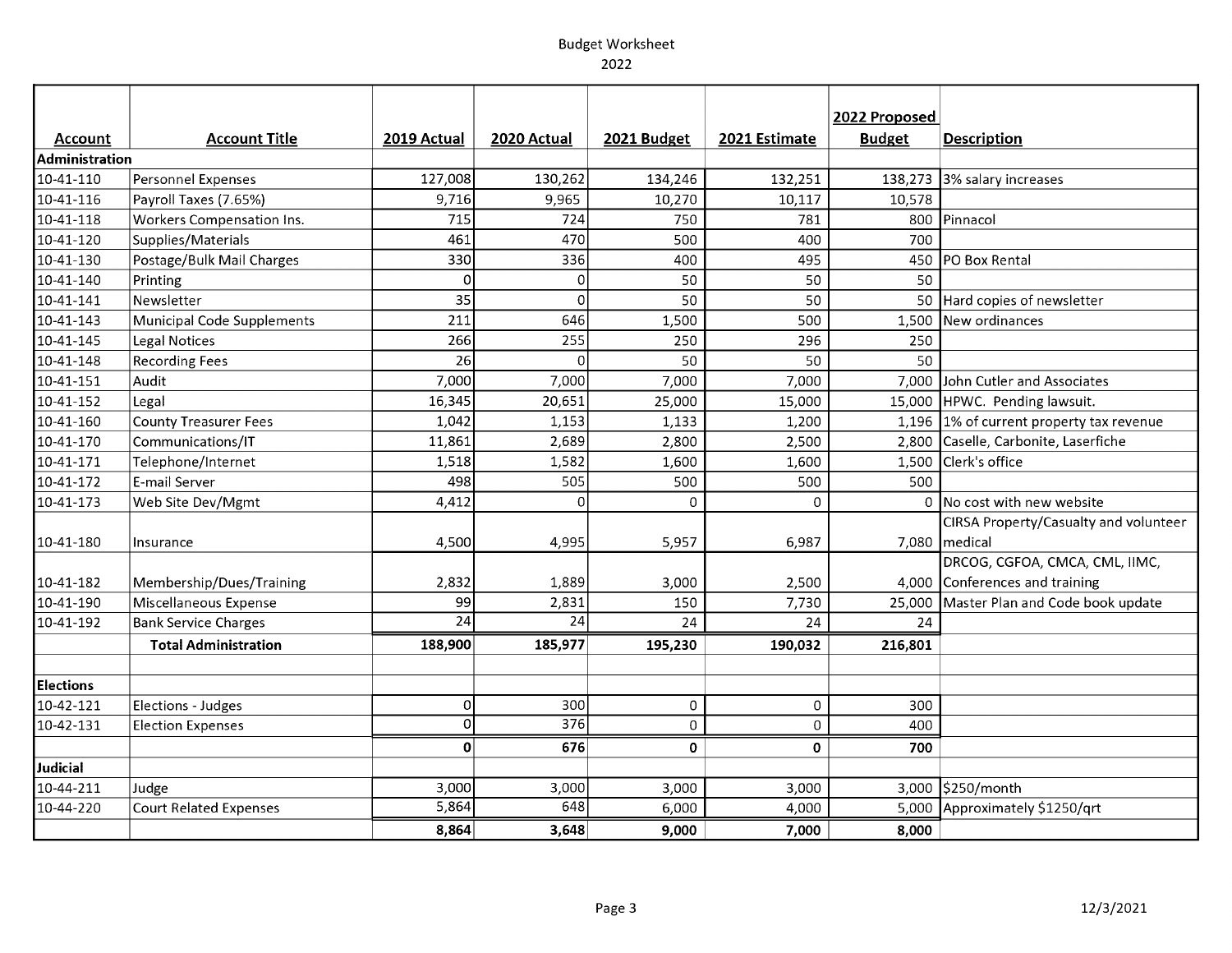|                                        | <b>Account Title</b>                     | 2019 Actual |             |              | 2021 Estimate | 2022 Proposed | <b>Description</b>                             |
|----------------------------------------|------------------------------------------|-------------|-------------|--------------|---------------|---------------|------------------------------------------------|
| <b>Account</b><br><b>Public Safety</b> |                                          |             | 2020 Actual | 2021 Budget  |               | <b>Budget</b> |                                                |
| 10-46-311                              | Law Enforcement                          | 101,181     | 112,830     | 113,281      | 112,935       |               | 119,640   IGA with Arapahoe County Sherriff    |
| 10-46-314                              | Off Duty Officer Patrols                 | 5,138       | 1,935       | 10,000       | 4,000         | 5,000         |                                                |
| 10-46-400                              | Animal Control                           | 260         | 195         | 325          | 500           | 500           |                                                |
|                                        |                                          | 106,579     | 114,960     | 123,606      | 117,435       | 125,140       |                                                |
| Public Works                           |                                          |             |             |              |               |               |                                                |
| 10-48-451                              | Planning                                 | 3,850       | 2,547       | 5,000        | 5,000         |               | 5,000 SafeBuilt                                |
| 10-48-452                              | Engineering                              | 16,934      | 27,155      | 16,960       | 22,112        | 17,000 SEH    |                                                |
| 10-48-453                              | Code Enforcement                         | 9,308       | 10,129      | 10,000       | 10,000        |               | 10,000 SafeBuilt                               |
| 10-48-454                              | Snow Removal                             | 26,244      | 18,328      | 20,000       | 30,000        |               | 25,000 Terracare                               |
| 10-48-455                              | ROW and Island Maintenance               | 37,421      | 44,811      | 45,000       | 50,000        |               | 52,000 90% of Terracare monthly contract       |
| 10-48-456                              | <b>Traffic Control/Signage</b>           | 2,468       | 687         | 1,500        | 5,000         |               | 1,500 Sign placement and repair                |
| 10-48-457                              | Building Permit Expenses                 | 35,788      | 27,195      | 25,000       | 35,000        |               | 25,000 SafeBuilt                               |
| 10-48-458                              | St. Cut/ROW Permit Expenses              | 175         |             | 300          | 300           | 300           |                                                |
| 10-48-459                              | <b>Street Lights</b>                     | 1,279       | 1,311       | 1,200        | 1,200         |               | 1,200 Lewiston Way and Parker Road             |
|                                        |                                          |             |             |              |               |               | Misc. Terracare charges, SEH pavement          |
| 10-48-460                              | <b>Engineering Road Maintenance</b>      | 6,800       | 9,369       | 6,000        | 9,454         | 17,000 mgmt   |                                                |
|                                        |                                          |             |             |              |               |               |                                                |
| 10-48-461                              | <b>Gates Electricity and Maintenance</b> | 0           | 0           | 5,000        | 6,184         |               | 6,000 \$5,000 Maintenance, \$1,000 Electricity |
|                                        |                                          |             |             |              |               |               | Parade, Chili Fest, Trunk or Treat, Spring     |
| 10-48-500                              | Comm Events (Parade, Directory)          | 5.614       | 2,855       | 5,000        | 7,100         |               | 6,000 & Fall Clean-ups                         |
| 10-48-600                              | <b>Storage Unit</b>                      | 529         | 529         | 675          | 588           | 675           |                                                |
|                                        |                                          | 146,410     | 144,916     | 141,635      | 181,938       | 166,675       |                                                |
|                                        |                                          |             |             |              |               |               |                                                |
| <b>ESTIP</b><br>$10 - 52 - 620$        | <b>ESTIP</b>                             | $\Omega$    | $\Omega$    | $\mathbf 0$  | $\mathbf 0$   |               |                                                |
|                                        |                                          |             |             |              |               |               | 0 Last payment made in May 2018                |
|                                        |                                          | $\mathbf 0$ | 0           | $\mathbf{0}$ | $\mathbf 0$   | $\mathbf 0$   |                                                |
| Capital<br>10-58-800                   | Capital Exp > \$5,000.00                 | 32,634      | 164,679     | 467,437      | 126,457       |               |                                                |
| 10-58-801                              | Capital Exp < \$5,000.00                 | $\Omega$    | $\Omega$    | $\Omega$     | 0             | $\mathbf 0$   | 2,000 Gate cameras                             |
| 10-58-804                              | Improvements - Ring Road                 | 0           | $\Omega$    | $\Omega$     | $\Omega$      | $\mathbf 0$   |                                                |
|                                        |                                          | 32,634      | 164,679     | 467,437      | 126,457       | 2,000         |                                                |
|                                        |                                          |             |             |              |               |               |                                                |
|                                        | <b>TOTAL EXPENDITURES</b>                | 483,387     | 614,856     | 936,908      | 622,862       | 519,316       |                                                |
|                                        | REVENUES LESS EXPENDITURES               | 192,579     | (73,920)    | (288, 531)   | 6,491         | (7, 469)      |                                                |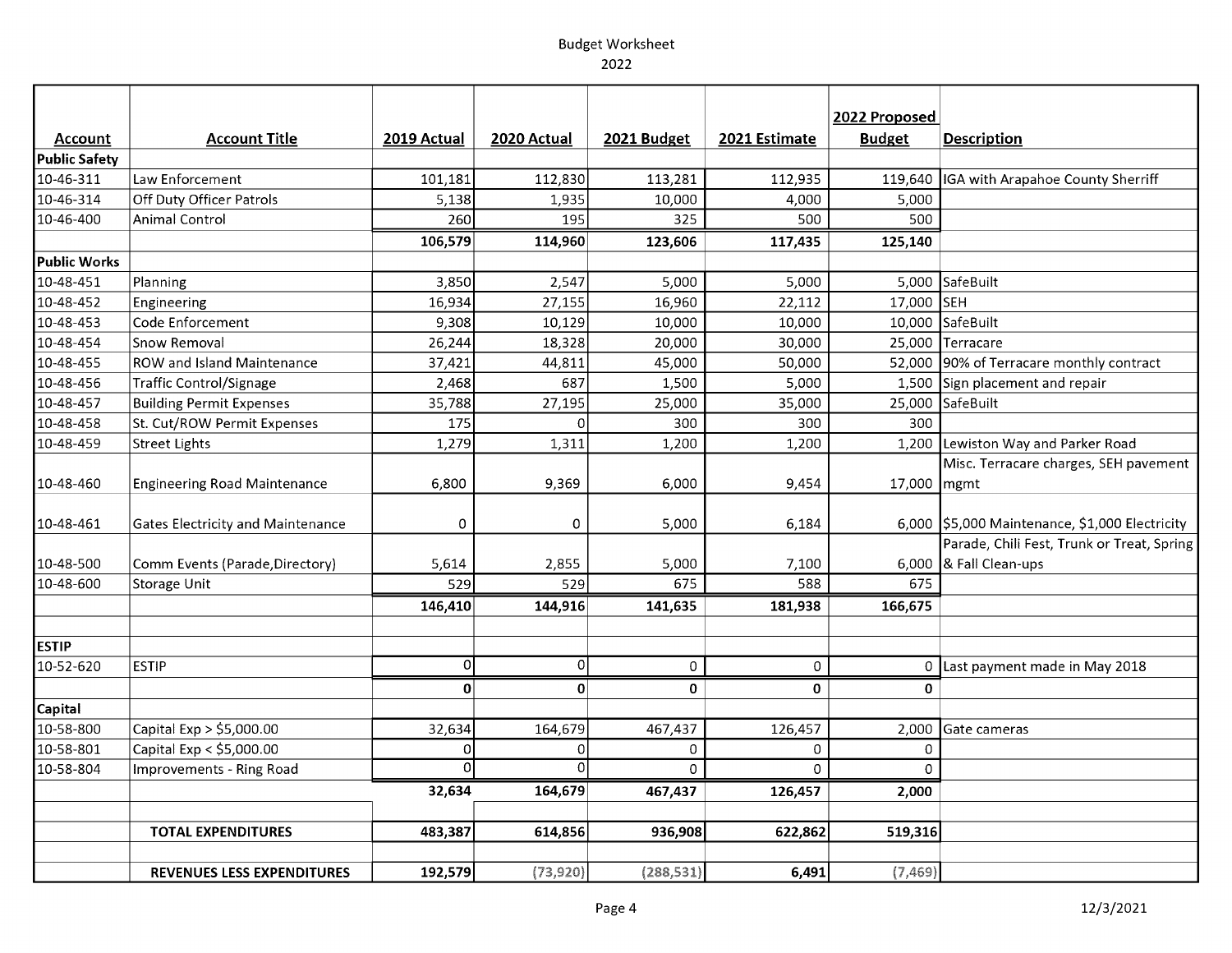| <b>Account</b>         | <b>Account Title</b>              | 2019 Actual  | 2020 Actual    | 2021 Budget  | 2021 Estimate | 2022 Proposed<br><b>Budget</b> | <b>Description</b> |
|------------------------|-----------------------------------|--------------|----------------|--------------|---------------|--------------------------------|--------------------|
|                        |                                   |              |                |              |               |                                |                    |
|                        | <b>ROAD MAINTENANCE FUND</b>      |              |                |              |               |                                |                    |
| <b>Account</b>         | <b>Account Title</b>              | 2019 Actual  | 2020 Actual    | 2021 Budget  | 2021 Estimate | 2022 Proposed<br><b>Budget</b> | <b>Description</b> |
|                        | Beginning Fund Balance            | ΩI           | 0l             | $\Omega$     | 207,357       | 108,477                        |                    |
|                        |                                   |              |                |              |               |                                |                    |
|                        | Village Center Sales Tax          | οl           | 207,357        |              | 215,000       | 200,000                        |                    |
|                        | <b>TOTAL REVENUES</b>             | $\mathbf{0}$ | 207,357        | $\mathbf{0}$ | 215,000       | 200,000                        |                    |
|                        |                                   |              |                |              |               |                                |                    |
|                        | Crack Seal                        | 0            | 0              | 0            | 21,404        | 20,000                         |                    |
|                        | Chip Seal                         | $\Omega$     | 0              | O            | 283,996       | 280,000                        |                    |
|                        | <b>Other Road Maintenance</b>     | 0            | 0              | $\Omega$     | 8,480         |                                |                    |
|                        | <b>TOTAL EXPENDITURES</b>         | $\mathbf 0$  | 0              | $\mathbf{0}$ | 313,880       | 300,000                        |                    |
|                        |                                   |              |                |              |               |                                |                    |
|                        | <b>Ending Fund Balance</b>        | $\mathbf{0}$ | 207,357        | 0            | 108,477       | 8,477                          |                    |
|                        |                                   |              |                |              |               |                                |                    |
|                        |                                   |              |                |              |               |                                |                    |
| <b>OPEN SPACE FUND</b> |                                   |              |                |              |               |                                |                    |
|                        |                                   | 2019 Actual  | 2020 Actual    | 2021 Budget  | 2021 Estimate | 2022 Proposed<br><b>Budget</b> | <b>Description</b> |
| 22-30-130              | Arapahoe CO Open Space Distrib    | 20,282       | 21,936         | 19,000       | 23,059        | 20,000                         |                    |
| 22-30-611              | <b>Interest Earnings</b>          | 3,026        | 1,066          | 1,100        | 80            | 100                            |                    |
| 22-30-680              | Miscellaneous/Other Income        | $\Omega$     | 0              | $\Omega$     | $\Omega$      | $\Omega$                       |                    |
|                        | <b>TOTAL REVENUES</b>             | 23,308       | 23,002         | 20,100       | 23,139        | 20,100                         |                    |
|                        |                                   |              |                |              |               |                                |                    |
| 22-40-511              | Maintenance                       | $\Omega$     | $\overline{0}$ | $\mathbf 0$  | 4,612         | 4,000                          |                    |
| 22-40-530              | Planning                          | $\Omega$     | $\circ$        | $\mathbf 0$  | $\mathbf 0$   | $\Omega$                       |                    |
| 22-40-620              | Improvements                      | 358          | $\circ$        | 3,400        | $\mathbf 0$   | 0                              |                    |
| 22-40-630              | <b>Engineering and Design</b>     | ΩI           | 0              | $\Omega$     | $\pmb{0}$     | $\mathbf 0$                    |                    |
|                        | <b>TOTAL EXPENDITURES</b>         | 358          | 0              | 3,400        | 4,612         | 4,000                          |                    |
|                        |                                   |              |                |              |               |                                |                    |
|                        | <b>REVENUES LESS EXPENDITURES</b> | 22,950       | 23,002         | 16,700       | 18,527        | 16,100                         |                    |
|                        |                                   |              |                |              |               |                                |                    |
|                        |                                   |              |                |              |               |                                |                    |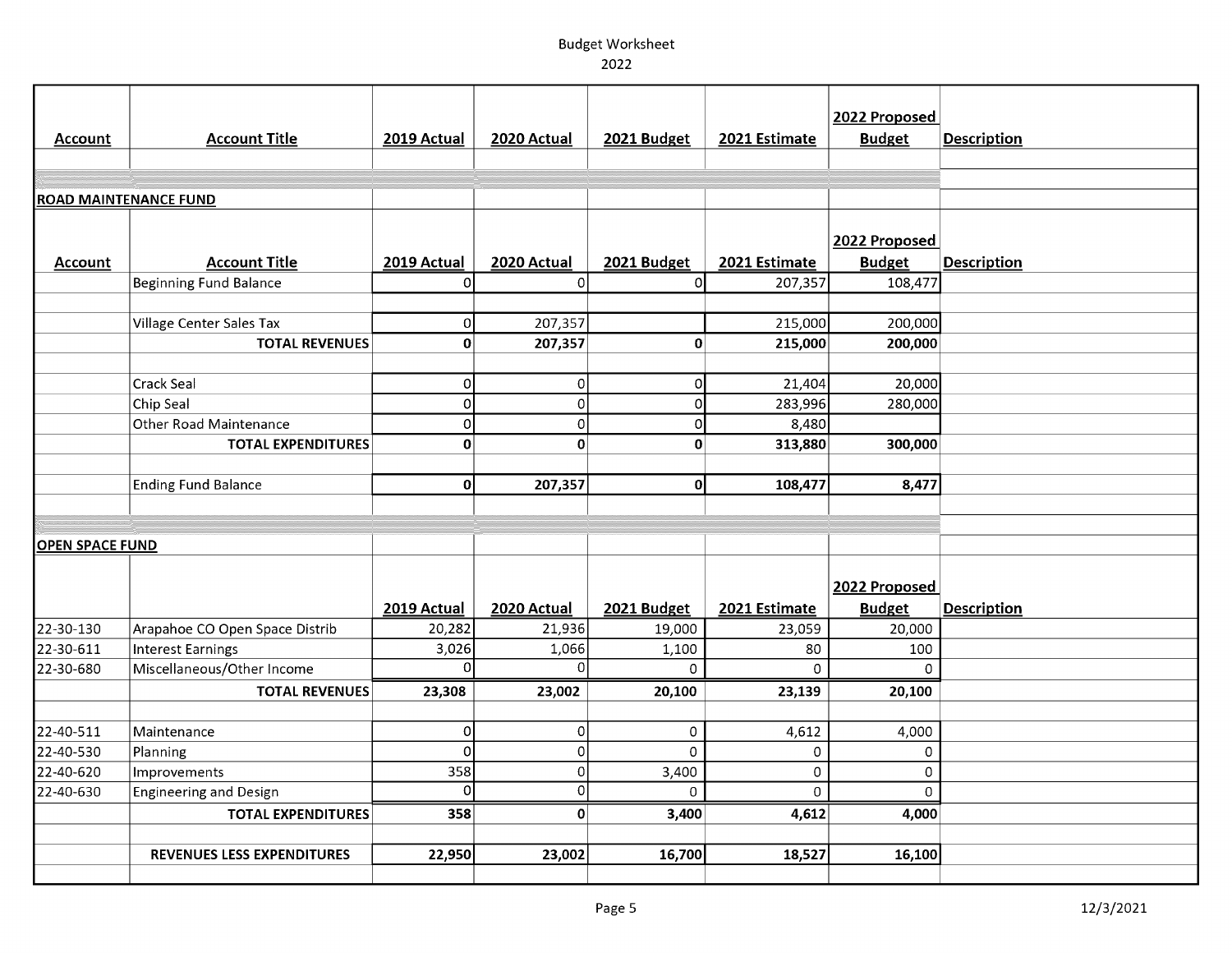# 2022

|           |                                       |                          |              |              |               | 2022 Proposed    |                                 |
|-----------|---------------------------------------|--------------------------|--------------|--------------|---------------|------------------|---------------------------------|
| Account   | <b>Account Title</b>                  | 2019 Actual              | 2020 Actual  | 2021 Budget  | 2021 Estimate | <b>Budget</b>    | <b>Description</b>              |
|           |                                       |                          |              |              |               |                  |                                 |
|           | <b>CONSERVATION TRUST FUND</b>        |                          |              |              |               |                  |                                 |
|           |                                       |                          |              |              |               |                  |                                 |
|           |                                       |                          |              |              |               | 2022 Proposed    |                                 |
|           |                                       | 2019 Actual              | 2020 Actual  | 2021 Budget  | 2021 Estimate | <b>Budget</b>    |                                 |
| 31-30-611 | <b>Interest Earnings</b>              | 809                      | 274          | 280          | 15            | 30               |                                 |
| 31-30-634 | <b>CTF Distribution</b>               | 5,982                    | 8,024        | 7,800        | 7,800         | 7,800            |                                 |
| 31-30-680 | Miscellaneous/Other Income            | Ωl                       | οl           | $\Omega$     | $\mathbf 0$   | $\Omega$         |                                 |
|           | <b>TOTAL REVENUES</b>                 | 6,791                    | 8,299        | 8,080        | 7,815         | 7,830            |                                 |
|           |                                       |                          |              |              |               |                  |                                 |
| 31-40-520 | Improvements                          | 0                        | O            | 0            | 0             | 0                |                                 |
| 31-40-525 | Legal                                 | $\Omega$<br>$\mathsf{o}$ | $\Omega$     | $\mathbf 0$  | $\pmb{0}$     | $\mathbf 0$<br>0 |                                 |
| 31-40-530 | Planning & Engineering                |                          | $\Omega$     | 0            | $\mathbf 0$   |                  | 20% of Terracare contract, IREA |
| 31-40-550 |                                       | 10,803                   | 6,572        |              |               |                  | 13,000 sprinkler, ACWWA         |
|           | Maintenance                           |                          |              | 13,000       | 13,000        |                  |                                 |
|           | <b>TOTAL EXPENDITURES</b>             | 10,803                   | 6,572        | 13,000       | 13,000        | 13,000           |                                 |
|           | <b>REVENUES LESS EXPENDITURES</b>     | (4,012)                  | 1,726        | (4,920)      | (5, 185)      | (5, 170)         |                                 |
|           |                                       |                          |              |              |               |                  |                                 |
|           |                                       |                          |              |              |               |                  |                                 |
|           | <b>AMERICAN RESCUE PLAN FUND</b>      |                          |              |              |               |                  |                                 |
|           |                                       |                          |              |              |               |                  |                                 |
|           |                                       |                          |              |              |               | 2022 Proposed    |                                 |
|           |                                       | 2019 Actual              | 2020 Actual  | 2021 Budget  | 2021 Estimate | <b>Budget</b>    |                                 |
| 23-30-150 | American Rescue Plan Funds            |                          |              |              | 98,277        | 98,277           |                                 |
| 23-30-611 | Interest Income                       |                          |              |              | 10            | 20               |                                 |
|           | <b>TOTAL REVENUES</b>                 | $\Omega$                 | 0            | $\bf{0}$     | 98,287        | 98,297           |                                 |
| 23-411-40 | Negative Economic Impact              |                          |              |              | 2,430         | 50,000           |                                 |
| 23-484-51 | Water, Sewer, Broadband Infastructure |                          |              |              | 13,253        | $\Omega$         |                                 |
|           | <b>TOTAL EXPENDITURES</b>             | $\mathbf{0}$             | $\mathbf{0}$ | $\mathbf{0}$ | 15,683        | 50,000           |                                 |
|           |                                       |                          |              |              |               |                  |                                 |
|           | REVENUES LESS EXPENDITURES            | οl                       | $\mathbf{0}$ | 0l           | 82,604        | 48,297           |                                 |
|           |                                       |                          |              |              |               |                  |                                 |
|           |                                       |                          |              |              |               |                  |                                 |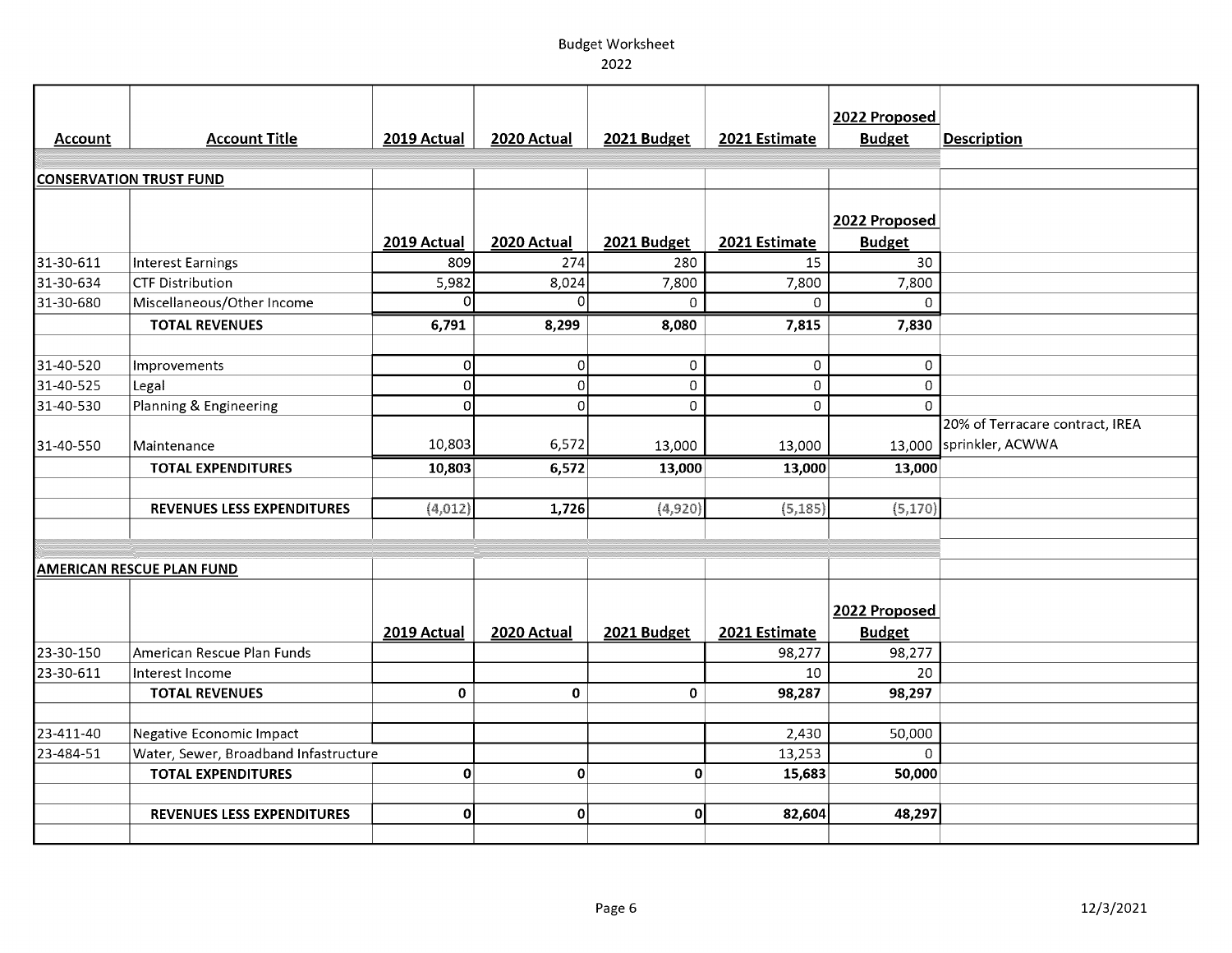| County Tax Entity Code |  |  |  |
|------------------------|--|--|--|
|------------------------|--|--|--|

DOLA LGID/SID

| <b>CERTIFICATION OF TAX LEVIES for NON-SCHOOL Governments</b>                                                                                                                                                                                                                                                                                                         |                                                                                                                                                                                                           |                      |
|-----------------------------------------------------------------------------------------------------------------------------------------------------------------------------------------------------------------------------------------------------------------------------------------------------------------------------------------------------------------------|-----------------------------------------------------------------------------------------------------------------------------------------------------------------------------------------------------------|----------------------|
| <b>TO:</b> County Commissioners <sup>1</sup> of<br>Arapahoe                                                                                                                                                                                                                                                                                                           |                                                                                                                                                                                                           | , Colorado.          |
| $F_{\rm O}$ $\mathsf{r}$<br>Town<br><b>On</b> behalf of the<br>$\mathfrak{o}$ -                                                                                                                                                                                                                                                                                       |                                                                                                                                                                                                           |                      |
|                                                                                                                                                                                                                                                                                                                                                                       | (taxing entity)                                                                                                                                                                                           |                      |
| the<br><u>Board</u>                                                                                                                                                                                                                                                                                                                                                   | rustees<br>(governing body)                                                                                                                                                                               |                      |
| $\circ f$<br>$F$ OX:<br>TOWN<br>of the                                                                                                                                                                                                                                                                                                                                | (local government)                                                                                                                                                                                        |                      |
| Hereby officially certifies the following mills<br>to be levied against the taxing entity's GROSS \$<br>assessed valuation of:                                                                                                                                                                                                                                        | assessed valuation, Line 2 of the Certification of Valuation Form DLG $57^E$ )                                                                                                                            |                      |
| <b>Note:</b> If the assessor certified a NET assessed valuation<br>(AV) different than the GROSS AV due to a Tax<br>Increment Financing (TIF) Area <sup>F</sup> the tax levies must be $\$$<br>calculated using the NET AV. The taxing entity's total<br>property tax revenue will be derived from the mill levy<br>multiplied against the NET assessed valuation of: | $\overline{\text{(NET}}^G$ assessed valuation, Line 4 of the Certification of Valuation Form DLG 57)<br>USE VALUE FROM FINAL CERTIFICATION OF VALUATION PROVIDED<br>BY ASSESSOR NO LATER THAN DECEMBER 10 |                      |
| Submitted:<br>$\mathcal{Q} \mathcal{O} \mathcal{Q}$<br>$\overline{\text{mm}/\text{dd}/\text{yyy}}$<br>(no later than Dec. 15)                                                                                                                                                                                                                                         | for budget/fiscal year                                                                                                                                                                                    | 2022                 |
| <b>PURPOSE</b> (see end notes for definitions and examples)                                                                                                                                                                                                                                                                                                           | $LEVY^2$                                                                                                                                                                                                  | REVENUE <sup>2</sup> |
| General Operating Expenses <sup>H</sup>                                                                                                                                                                                                                                                                                                                               | ,982<br>mills                                                                                                                                                                                             | \$119,639.           |
| <minus> Temporary General Property Tax Credit/<br/>2.<br/>Temporary Mill Levy Rate Reduction<sup>1</sup></minus>                                                                                                                                                                                                                                                      | $>$ mills                                                                                                                                                                                                 |                      |
| <b>SUBTOTAL FOR GENERAL OPERATING:</b>                                                                                                                                                                                                                                                                                                                                | 4,982<br>mills                                                                                                                                                                                            | 639.80<br>S1/9.      |
| General Obligation Bonds and Interest <sup>J</sup>                                                                                                                                                                                                                                                                                                                    | mills                                                                                                                                                                                                     | \$                   |
| 4. Contractual Obligations <sup>K</sup>                                                                                                                                                                                                                                                                                                                               | mills                                                                                                                                                                                                     | \$                   |
| Capital Expenditures <sup>L</sup><br>5.                                                                                                                                                                                                                                                                                                                               | mills                                                                                                                                                                                                     | \$                   |
| $Refunds/Abatements^M$<br>6.                                                                                                                                                                                                                                                                                                                                          | mills                                                                                                                                                                                                     | \$                   |
| Other <sup>N</sup> (specify):<br>7.                                                                                                                                                                                                                                                                                                                                   | mills                                                                                                                                                                                                     | \$                   |
|                                                                                                                                                                                                                                                                                                                                                                       | mills                                                                                                                                                                                                     | \$                   |
| Sum of General Operating<br><b>TOTAL:</b><br>Subtotal and Lines 3 to 7                                                                                                                                                                                                                                                                                                | 4,982<br>mills                                                                                                                                                                                            | 119,639,80<br>\$     |
| Contact person:<br>$\zeta$ and, Gallivan<br>(print)                                                                                                                                                                                                                                                                                                                   | Daytime<br>303<br>phone:                                                                                                                                                                                  | $680 - 1544$         |
| Signed:                                                                                                                                                                                                                                                                                                                                                               | Title:<br>OWN                                                                                                                                                                                             | $Q_{ex}$             |
| Include one copy of this tax entity's completed form when filing the local government's budget by January 31st, per 29-1-113 C.R.S., with the<br>Division of Local Government (DLG), Room 521, 1313 Sherman Street, Denver, CO 80203, Questions? Call DLG at (303) 864-7720,                                                                                          |                                                                                                                                                                                                           |                      |

<sup>&</sup>lt;sup>1</sup> If the *taxing entity's* boundaries include more than one county, you must certify the levies to each county. Use a separate form for each county and certify the same levies uniformly to each county per Article X, Sec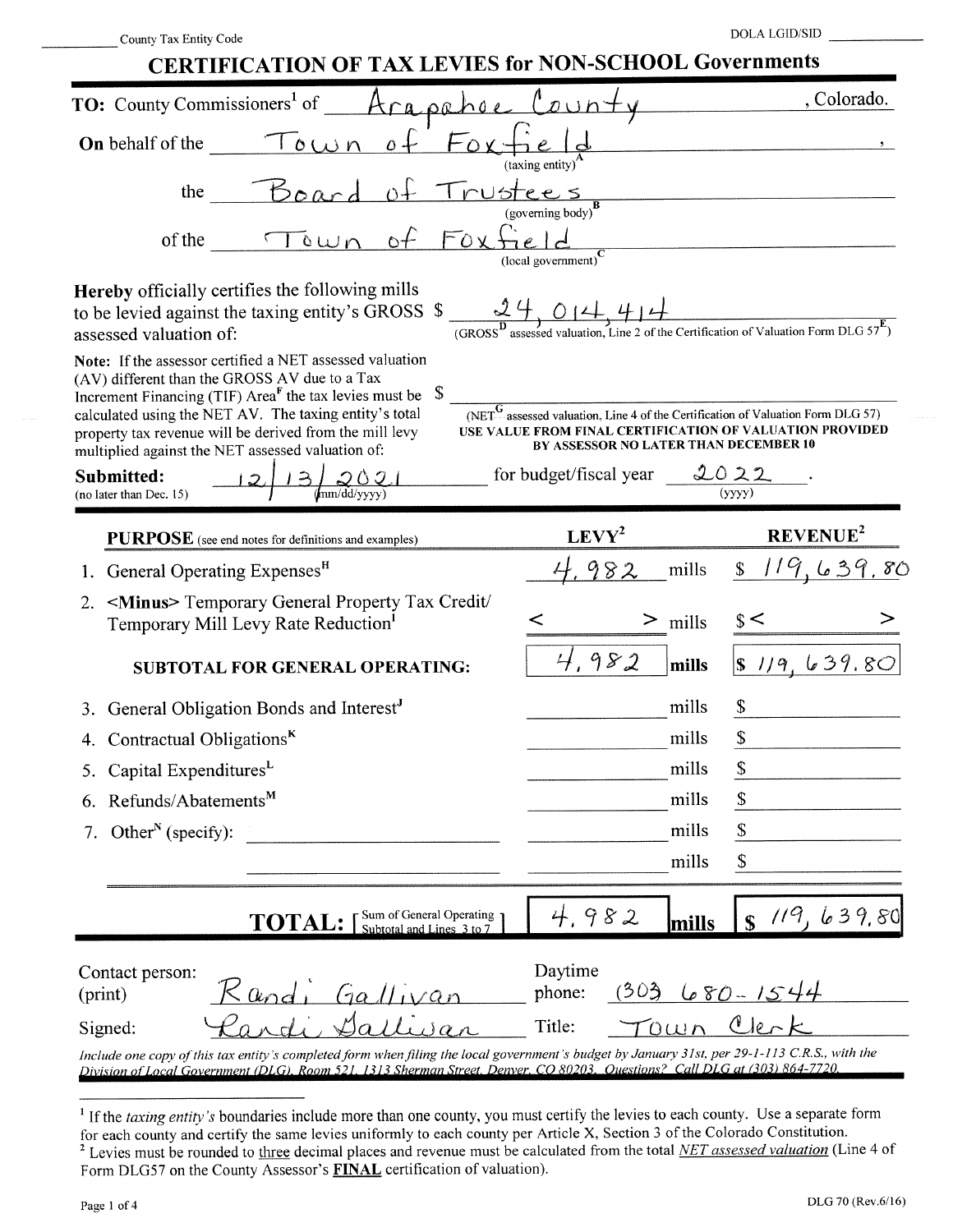# A RESOLUTION OF THE BOARD OF TRUSTEES OF THE TOWN OF FOXFIELD ADOPTING A BUDGET, LEVYING PROPERTY TAXES AND AUTHORIZING APPROPRIATIONS FOR FISCAL YEAR 2022

WHEREAS, the Town of Foxfield prepared a budget for fiscal year 2022 and held a public hearing prior to adoption of the budget;

NOW, THEREFORE, BE IT RESOLVED BY THE BOARD OF TRUSTEES OF THE TOWN OF FOXFIELD, COLORADO, AS FOLLOWS:

Section 1. The Town of Foxfield Budget in the total amount of \$886,316 for the fiscal year beginning January 1, 2022, and ending December 31, 2022, is hereby approved and adopted.

Section 2. The Mayor and Town Clerk of the Town of Foxfield, Colorado, are hereby authorized and directed to certify a General-Purpose Levy of 4.982 mills to the Board of County Commissioners of Arapahoe County, Colorado, on or before the 15<sup>th</sup> day of December 2021, to be levied against all property within the Town of Foxfield for taxes to be collected in 2022 for the valuation year 2021.

Section 3. From monies obtained from taxation and all other sources of revenue of the Town of Foxfield, Colorado, during the year beginning January 1, 2022, and ending December 31, 2022, there are hereby appropriated the following sums for the following funds, to-wit:

| General Fund                   | \$819,316 |
|--------------------------------|-----------|
| Open Space Fund                | 4,000     |
| <b>Conservation Trust Fund</b> | 13,000    |
| American Rescue Plan Fund      | 50,000    |
|                                |           |
|                                |           |

**TOTAL** \$886.316

The Board of Trustees may, by resolution, transfer any unexpended balance Section 4. in any of the funds to any fund or to a reserve.

PASSED ON FIRST AND FINAL READING THIS 9th day of December 2021.

**BOARD OF TRUSTEES,** TOWN OF FOXFIELD, COLORADO

There is

Lisa Jones, Mayor

ATTEST:

Randi Gallivan, Town Cler